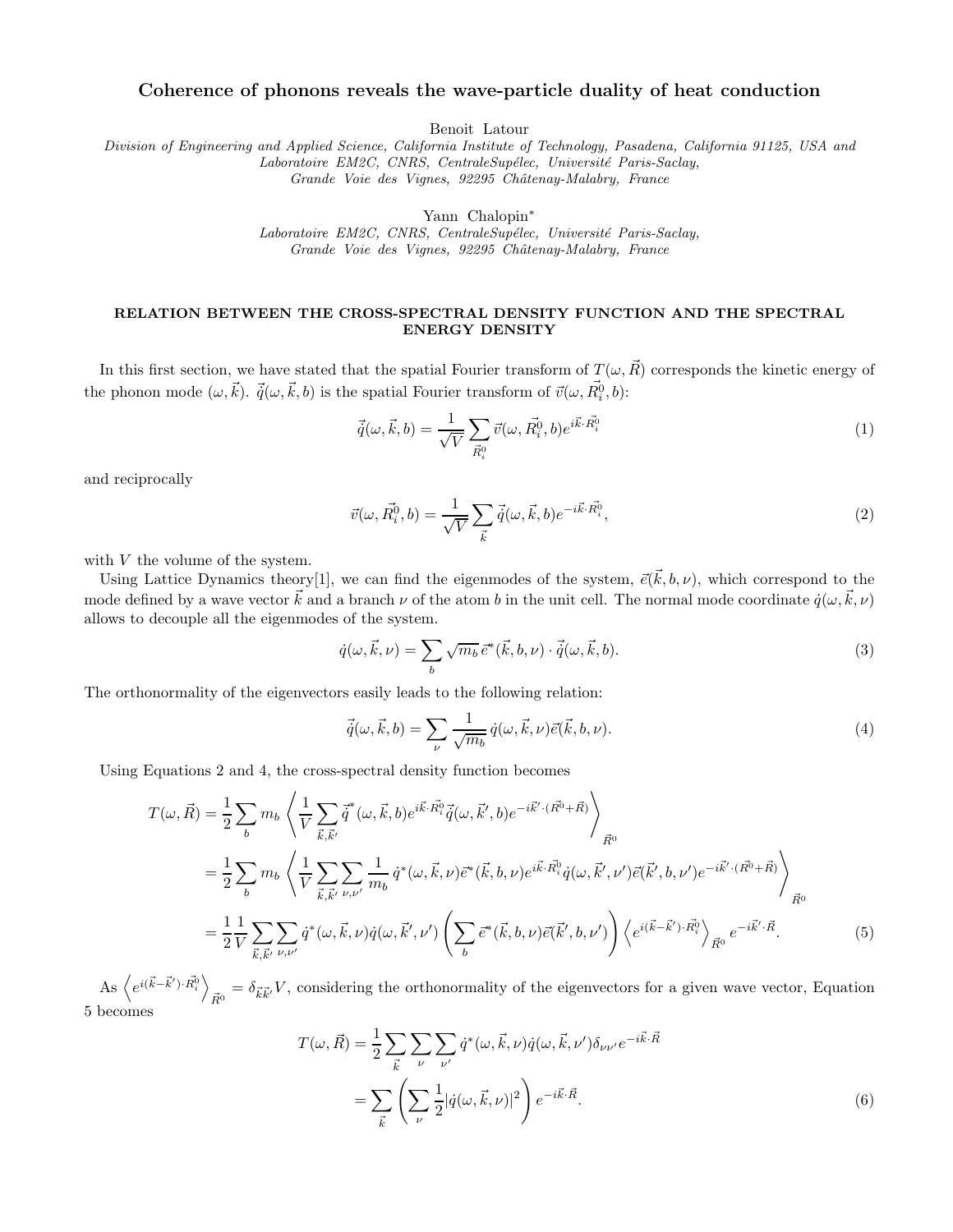Finally,  $T(\omega, \vec{R})$  is the spatial Fourier transform of the kinetic energy  $T(\omega, \vec{k})$  of the phonon mode  $(\omega, \vec{k})$ . As the spatial dependence of  $T(\omega, \vec{R})$  is a attenuated wave, the spatial Fourier transform leads to a Lorentzian profile along the wave vector axis of  $T(\omega, \vec{k})$ . The imaginary part of the wave vector is extracted as the width of  $T(\omega, \vec{k})$ . As  $l_c = 1/(2\text{Im}k)$ , we have checked that both estimators give the same results.

## CONDITIONS WHERE THE MEAN FREE PATH AND THE SPATIAL COHERENCE LENGTH COINCIDE

The following calculation has been proposed in other research areas such as optics[2, 3]. We will derive it for thermal phonons. Let  $f(\omega, k) = 0$  be the dispersion relation of the considered material, where  $\omega$  and k are both complex:

$$
\omega = \omega_0 + \Omega + i \text{Im}(\omega),\tag{7}
$$

$$
k = k_0 + \kappa + i \text{Im}(k),\tag{8}
$$

where  $(\omega_0, k_0)$  stands for the eigenmodes of the dynamical matrix and f is smooth enough to be assumed of class  $\mathbb{C}^n$ . By making the assumption  $|\Omega + i\text{Im}(\omega)| \ll \omega_0$  and  $|\kappa + i\text{Im}(k)| \ll k_0$ , a Taylor expansion at the first order of the dispersion relation leads to:

$$
f(\omega, k) = f(\omega_0, k_0) + (\Omega + i \text{Im}(\omega)) \frac{\partial f}{\partial \omega}(\omega_0, k_0)
$$

$$
+ (\kappa + i \text{Im}(k)) \frac{\partial f}{\partial k}(\omega_0, k_0).
$$
(9)

As  $\omega$  and k are close to  $\omega_0$  and  $k_0$ , f also represents the dispersion relation in the harmonic case, so  $f(\omega_0, k_0) = 0$ . Moreover, if  $\Omega$  and  $\kappa$  are respectively assumed to be negligible compared to Im( $\omega$ ) and Im(k), Equation 9 becomes

$$
0 = (i\mathrm{Im}(\omega))\frac{\partial f}{\partial \omega}(\omega_0, k_0) + (i\mathrm{Im}(k))\frac{\partial f}{\partial k}(\omega_0, k_0)
$$
\n(10)

The group velocity  $v_q(\omega_0, k_0)$  is defined as:

$$
v_g(\omega_0, k_0) = \frac{\partial \omega}{\partial k}(\omega_0, k_0)
$$
  
= 
$$
-\frac{\partial f}{\partial k}(\omega_0, k_0) / \frac{\partial f}{\partial \omega}(\omega_0, k_0).
$$
 (11)

Finally, Equation 10 leads to

$$
v_g(\omega_0, k_0) = \frac{\partial \omega_0}{\partial k_0} = \frac{\text{Im}(\omega)}{\text{Im}(k)}.
$$
\n(12)

 $\text{Im}(\omega)$  is related to the phonon relaxation time  $\tau$  and  $\text{Im}(k)$  to the spatial coherence length  $l_c$ . Finally, we conclude that when  $\Omega \ll \text{Im}(\omega) \ll \omega_0$  and  $\kappa \ll \text{Im}(k) \ll k_0$ , the mean free path  $\Lambda$  is equal to the spatial coherence length  $l_c$ .

## LEGENDS FOR THE MOVIES

Movie wave packet A ballistic coherent:

Coherent ballistic transport in superlattices: the wave packet (wave packet A) spreading over tens of periods remains unaffected by the interface scattering.

Movie wave packet B interface scattering:

Interface scattering: the optical mode (wave packet B) exhibits a much smaller coherence length close to  $d_{SL}$ . Propagating from right to left (negative group velocity), it undergoes reflection and transmission at the interfaces. Movie wave packet C standing mode:

Standing mode at the zone edge (wave packet C): with a coherence length much larger than  $d_{SL}$ , the simulation clearly reveals the behavior originating from the sum of two counter-propagative modes.

[1] J. M. Ziman, Electrons and phonons: the theory of transport phenomena in solids, Vol. 20 (Clarendon Press, 1960).